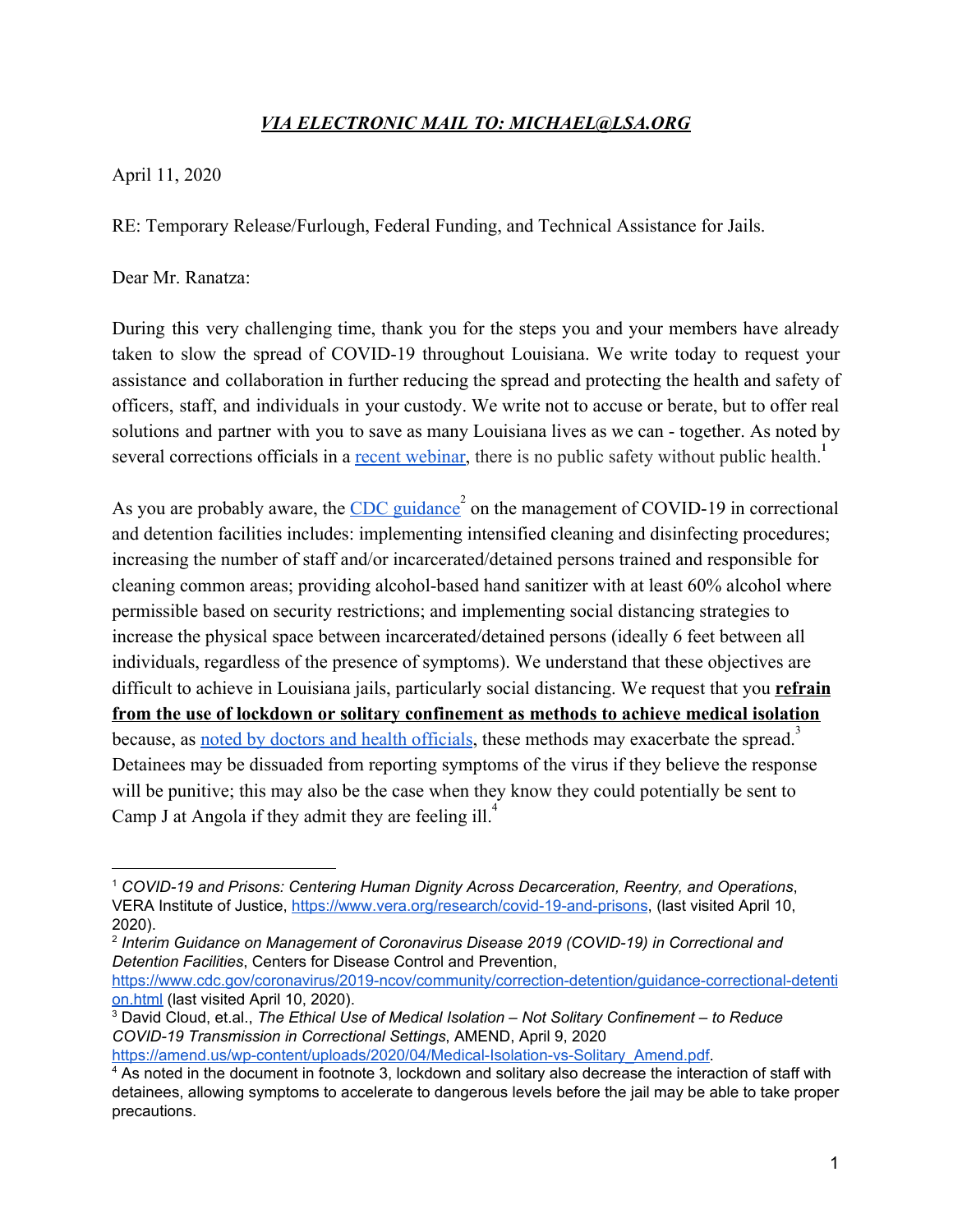We also ask that you **do not transfer any detainees to Angola**, which [admittedly does not have](https://theintercept.com/2020/04/07/louisiana-coronavirus-prisons/) [any ventilators](https://theintercept.com/2020/04/07/louisiana-coronavirus-prisons/) and will ultimately result in the worst cases being sent to the hospital, the closest of which is 60 miles away.<sup>5</sup> In particular, we request that no juvenile under the age of 18 be moved to Angola or any adult prison during this crisis.  $\delta$  and that no immigrant detainees be transferred across facilities in collaboration with ICE. Any transfer of individuals by your staff from between correctional facilities will, in most cases, require significant time, expense, and a violation of social distancing requirements to restrain and transport ill individuals, putting both your officers and their families at increased risk of contracting the virus. As the frontline law enforcement responders in your communities, you are in the best position to save lives early in the criminal justice system process. Sending your community members to a state facility, where they will be housed in a location (Camp J) where conditions are questionable at best, increases their risk not only of contracting the disease, but their risk of death.

In Louisiana, [Doctors and Professors from Tulane and Louisiana State University,](https://www.scribd.com/document/453999944/Public-Health-Letter-to-Gov-Edwards)<sup>7</sup> [clinicians and](https://medium.com/@marciaglass/health-care-professionals-demand-the-reduction-of-orleans-jail-population-40eac4348778) [medical students](https://medium.com/@marciaglass/health-care-professionals-demand-the-reduction-of-orleans-jail-population-40eac4348778),<sup>8</sup> and [public health experts](https://sph.tulane.edu/open-letter-covid19-jail)<sup>9</sup> have reiterated the national guidance. They advise that a drastic reduction of jail populations is required to achieve the CDC's recommendations. The [Louisiana Supreme Court](https://www.lasc.org/COVID19/2020-04-02-LASC-ChiefLetterReCOVID-19andjailpopulation.pdf) referred to the potential outbreak of COVID-19 in correctional facilities as "catastrophic" and recommended an immediate comprehensive, risk-based assessment of anyone currently detained to quickly and efficiently process eligible individuals for immediate release.<sup>10</sup> [Americans for Prosperity](https://mk0xituxemauaaa56cm7.kinstacdn.com/wp-content/uploads/2020/04/AFP-CJR-COVID-Recommendations-Letter.pdf) has also called for strategic reductions in jail populations and release wherever possible with or without conditions as an imperative step in the criminal justice system's response to this pandemic.<sup>11</sup> Even the public understands the breadth of

<sup>10</sup> Letter of Chief Justice Bernette J. Johnson,

<sup>5</sup> Alice Speri & Akela Lacy, *Louisiana's Coronavirus Plan for Prisons Could Create Death Camps*, The Intercept, April 7, 2020, <https://theintercept.com/2020/04/07/louisiana-coronavirus-prisons/>. Our Lady of the Lake is the closest hospital with ventilators, and it is located 60 miles from Angola.

 $6$  DOC has admitted that they have not considered the treatment of youth who will be infected, and a transfer to an adult facility for treatment or quarantine puts the juvenile at greater risk and in a more unsafe position by this move. Daryl Khan, *Shuttered Angola Facility Could House Teens, Adults In System with COVDI-19*, Juvenile Justice Information Exchange, April 7, 2020

[https://jjie.org/2020/04/07/shuttered-angola-facility-could-house-teens-adults-in-system-with-covid-19/.](https://jjie.org/2020/04/07/shuttered-angola-facility-could-house-teens-adults-in-system-with-covid-19/) <sup>7</sup> *Public Health Letter to Governor Edwards*, (March 27, 2020),

[https://www.scribd.com/document/453999944/Public-Health-Letter-to-Gov-Edwards.](https://www.scribd.com/document/453999944/Public-Health-Letter-to-Gov-Edwards)

<sup>8</sup> Marcia Glass, *Health Care Professionals Demand the Reduction of Orleans Jail Population*, Medium (March 31, 2020),

[https://medium.com/@marciaglass/health-care-professionals-demand-the-reduction-of-orleans-jail-popula](https://medium.com/@marciaglass/health-care-professionals-demand-the-reduction-of-orleans-jail-population-40eac4348778) [tion-40eac4348778.](https://medium.com/@marciaglass/health-care-professionals-demand-the-reduction-of-orleans-jail-population-40eac4348778)

*<sup>9</sup> An open letter regarding COVID-19 and jails in Orleans Parish, Louisiana*, (March 25, 2020), [https://sph.tulane.edu/open-letter-covid19-jail.](https://sph.tulane.edu/open-letter-covid19-jail)

<https://www.lasc.org/COVID19/2020-04-02-LASC-ChiefLetterReCOVID-19andjailpopulation.pdf> (last visited April 10, 2020).

<sup>&</sup>lt;sup>11</sup> Letter of Recommendations of Mark Holden, Americans for Prosperity, [https://mk0xituxemauaaa56cm7.kinstacdn.com/wp-content/uploads/2020/04/AFP-CJR-COVID-Recomme](https://mk0xituxemauaaa56cm7.kinstacdn.com/wp-content/uploads/2020/04/AFP-CJR-COVID-Recommendations-Letter.pdf) [ndations-Letter.pdf](https://mk0xituxemauaaa56cm7.kinstacdn.com/wp-content/uploads/2020/04/AFP-CJR-COVID-Recommendations-Letter.pdf) (last visited April 10, 2020).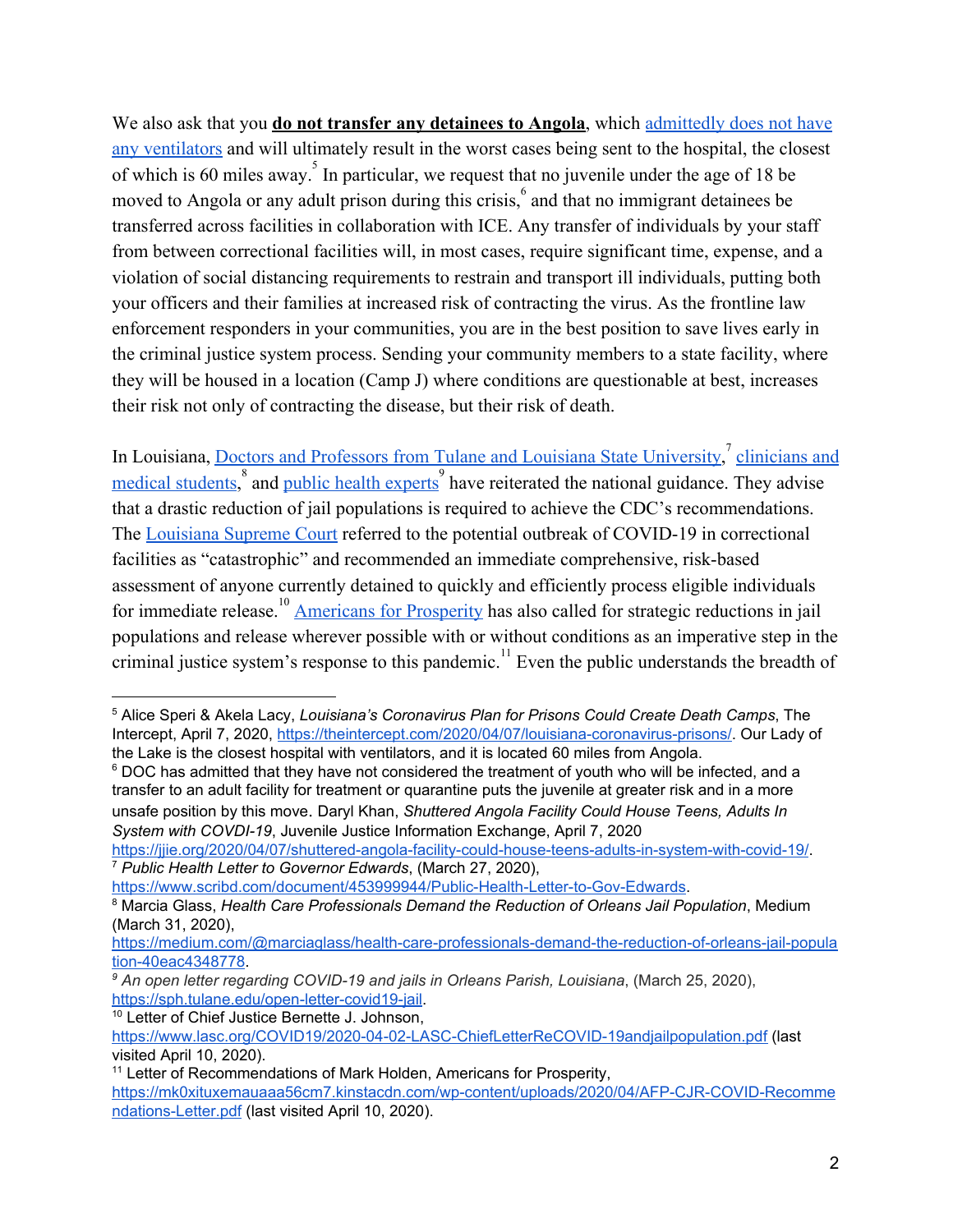this crisis, with [recent polls](https://www.aclu.org/press-releases/aclu-poll-shows-wide-ranging-support-releasing-vulnerable-people-jails-and-prisons) demonstrating bipartisan support with 63% of voters supporting the release of people from jails and prisons to stop the spread of COVID-19, and 72% supporting clemency for elderly, incarcerated people.<sup>12</sup> With social distancing nearly impossible in many jail facilities, **releasing inmates is a healthier and safer alternative to unsuccessful attempts to enact medical isolation**.

In the absence of the ability to implement the guidance outlined by public health officials, we believe that Louisiana's prisons and jails will face extremely dire consequences in the coming days or weeks. The spread of COVID-19 within a correctional facility as a clear and present danger is playing out at [Rikers Island Penitentiary Complex](https://www.newsweek.com/rikers-island-covid-19-new-york-city-1496872) in New York. In three weeks, over 700 people have tested positive including over 440 staff at the facility with at least 6 officer deaths.<sup>13</sup> The infection rate is  $6.6\%$  which is 7 times higher than the New York City infection rate, and 9 times higher than the state of New York as a whole. Louisiana - with the highest incarceration rate in the world and the second largest population of immigrant detainees in the country  $14$  - may be on this same path to rapid, ongoing community spread if local leaders do not engage in immediate action to protect their parishes and cities by reducing the cycling of the virus in and out of correctional facilities.

There is still an opportunity to slow the spread of the virus, "flatten the curve," and prevent unnecessary deaths. The quickest and least expensive way our state can avoid a catastrophe is for **each parish jail to access immediately available federal funding to facilitate the individual assessment, release, supervision, electronic monitoring, and/or home confinement options for detainees in your care**. Last week, the [Bureau of Justice Assistance announced formula](https://bja.ojp.gov/sites/g/files/xyckuh186/files/media/document/bja-2020-18553.pdf) [grants](https://bja.ojp.gov/sites/g/files/xyckuh186/files/media/document/bja-2020-18553.pdf)<sup>15</sup> that can be drawn down during this emergency to support a broad array of justice system responses to COVID-19. While the State is allocated [\\$9.7 million](https://bja.ojp.gov/sites/g/files/xyckuh186/files/media/document/fy20-cesf-state-allocations.pdf) for this purpose, cities, townships, and parishes can apply for an *additional* [\\$5 million](https://bja.ojp.gov/sites/g/files/xyckuh186/files/media/document/fy20-cesf-allocations-la.pdf) in funding (allocations ranging in size from \$33,000 to \$1 million depending on population). Applications are due by May 29th. Due to Louisiana's partnership with The Pew Charitable Trusts on justice reinvestment, staff from that organization are available to assist local law enforcement in applying for the funds.<sup>16</sup>

<sup>&</sup>lt;sup>12</sup> ACLU Poll Shows Wide-Ranging Support for Releasing Vulnerable People from Jails and Prisons, March 30, 2020,

[https://www.aclu.org/press-releases/aclu-poll-shows-wide-ranging-support-releasing-vulnerable-people-jai](https://www.aclu.org/press-releases/aclu-poll-shows-wide-ranging-support-releasing-vulnerable-people-jails-and-prisons) [ls-and-prisons.](https://www.aclu.org/press-releases/aclu-poll-shows-wide-ranging-support-releasing-vulnerable-people-jails-and-prisons)

<sup>13</sup> Asher Stockler, *More Than 700 People Have Tested Positive for Coronavirus on Rikers Island, Including Over 440 Staff*, NEWSWEEK, April 8, 2020,

[https://www.newsweek.com/rikers-island-covid-19-new-york-city-1496872.](https://www.newsweek.com/rikers-island-covid-19-new-york-city-1496872)

<sup>14</sup> Bryn Stole, *As number of immigrants behind bars soars under Trump, Louisiana becomes detention hub*, October 19, 2019, [https://www.nola.com/news/article\\_197ff094-f1f5-11e9-ad15-f7503d2a8b7a.html](https://www.nola.com/news/article_197ff094-f1f5-11e9-ad15-f7503d2a8b7a.html).

<sup>15</sup> Coronavirus Emergency Supplemental Funding Program Solicitation FY 2020 Formula Grant Solicitation, <https://bja.ojp.gov/sites/g/files/xyckuh186/files/media/document/bja-2020-18553.pdf>. <sup>16</sup> Please contact Terry Schuster, Manager at the Public Safety Performance Project, Office phone: 202.540-6437, Mobile: 512.468.4486, Email: tschuster@pewtrusts.org.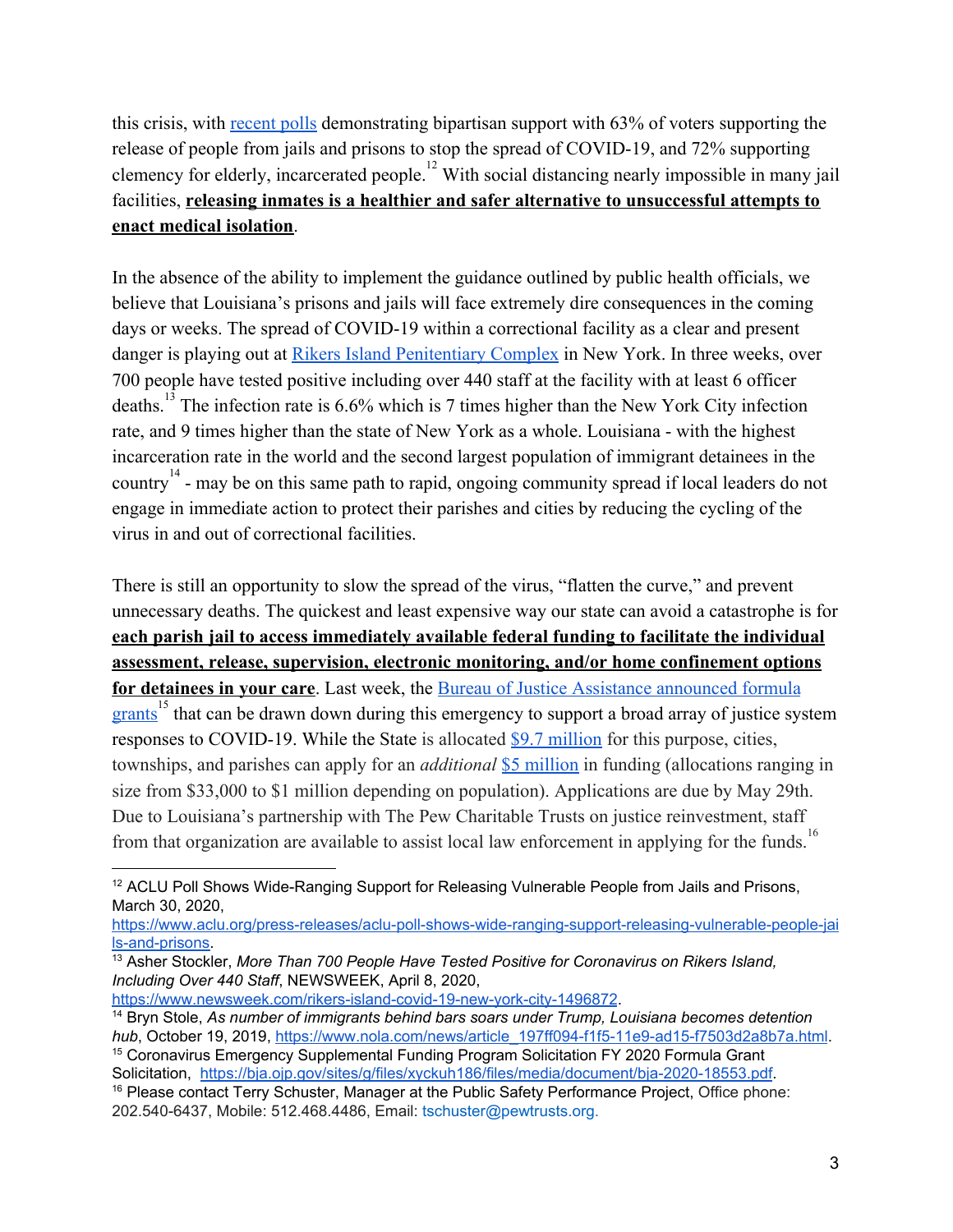Another option for local sheriffs concerned about community spread of COVID-19 is a temporary release or furlough under [La. R.S. 15:811;](https://legis.la.gov/Legis/Law.aspx?d=79335) the temporary release for any eligible individual serving under a court judgment who is seriously ill or has a seriously ill family member or the furlough of *any inmate* who could be rehabilitated through maintaining family relationships.<sup>17</sup> This furloughed time is considered part of the sentence and does not extend the period of incarceration. A **sheriff's broad furlough authority can be utilized to immediately and temporarily reduce jail populations** and thus the spread of the virus. We recommend temporary release or furlough for as many individuals as possible for the duration of the stay at home order plus an additional 14 days to prevent any individuals from introducing or reintroducing Coronavirus into a correctional facility. Additionally, the ongoing civil detention of immigrant detainees is discretionary and not mandated by law, and should result in their immediate release.

In the event that a given jail cannot meet CDC guidelines without the use of solitary or lockdown, is unable to supervise detainees at home through local federal funding opportunities, and cannot utilize temporary release or furlough, we ask that you relocate detainees to a building where social distancing and compliance with public health guidelines is possible. Under a state of emergency, the Governor can **transition the management of local state-owned facilities to the temporary authority of the state, engage the Louisiana National Guard to maintain site control and provide medical services, and utilize the state-based federal funding to employ medical professionals to care for individuals with COVID.** <sup>18</sup> These actions are not unprecedented.<sup>19</sup> Not too long ago, FEMA used the publicly-financed Zephyr Stadium as a rescue location for Hurricane Katrina survivors.<sup>20</sup> A review of the 5 parishes identified as "Tier I" by justice reinvestment reveals available locations with sufficient amenities to ensure hygienic and safe living conditions for individuals needing treatment or quarantine.<sup>21</sup> The majority of

<sup>17</sup> *See* Section E for exclusions.

 $18$  The Governor has this authority under the declaration of a "public health emergency" by Proclamation 25 JBE 2020 (March 11, 2020) and by statutory authority of La. R.S. 29:724(D)(3), (4), (7). The Governor's authority to call forth the National Guard is found under La. R.S. 29:7(A)(1)(a), (e) which allows him, with or without a state of emergency, to request National Guard assistance to provide for emergency preparedness or assist civil authorities and to specifically assist civil authorities in guarding prisoners.

<sup>19</sup> Matt Hickman, *From parking garages to parks, these are the pop-up medical facilities of the COVID-19 pandemic*, March 31, 2020, [https://archpaper.com/2020/03/covid-19-hospital-conversions/;](https://archpaper.com/2020/03/covid-19-hospital-conversions/) Louisiana National Guard Public Affairs Office, *Louisiana National Guard increases its response force and mission support*, April 10, 2020,

[https://bossierpress.com/louisiana-national-guard-increases-its-response-force-and-mission-support/.](https://bossierpress.com/louisiana-national-guard-increases-its-response-force-and-mission-support/) <sup>20</sup> *See* [http://www.davehoekstra.com/wp-content/uploads/2014/03/NEW-ORLEANS-BASEBALL.pdf.](http://www.davehoekstra.com/wp-content/uploads/2014/03/NEW-ORLEANS-BASEBALL.pdf)

<sup>&</sup>lt;sup>21</sup> Caddo: Shreveport Convention Center: St. Tammany: The Harbor Center, Furhmann Auditorium, Bogue Falaya Hall, Fontainebleau State Park, Slidell Municipal Auditorium, Mandeville Community Center, Bush Community Center, Fendlason Community Center, Lacombe Activity Center, Pearl River Activity Center; East Baton Rouge: Chaneyville Community Center, Charles R. Kelly Community Center,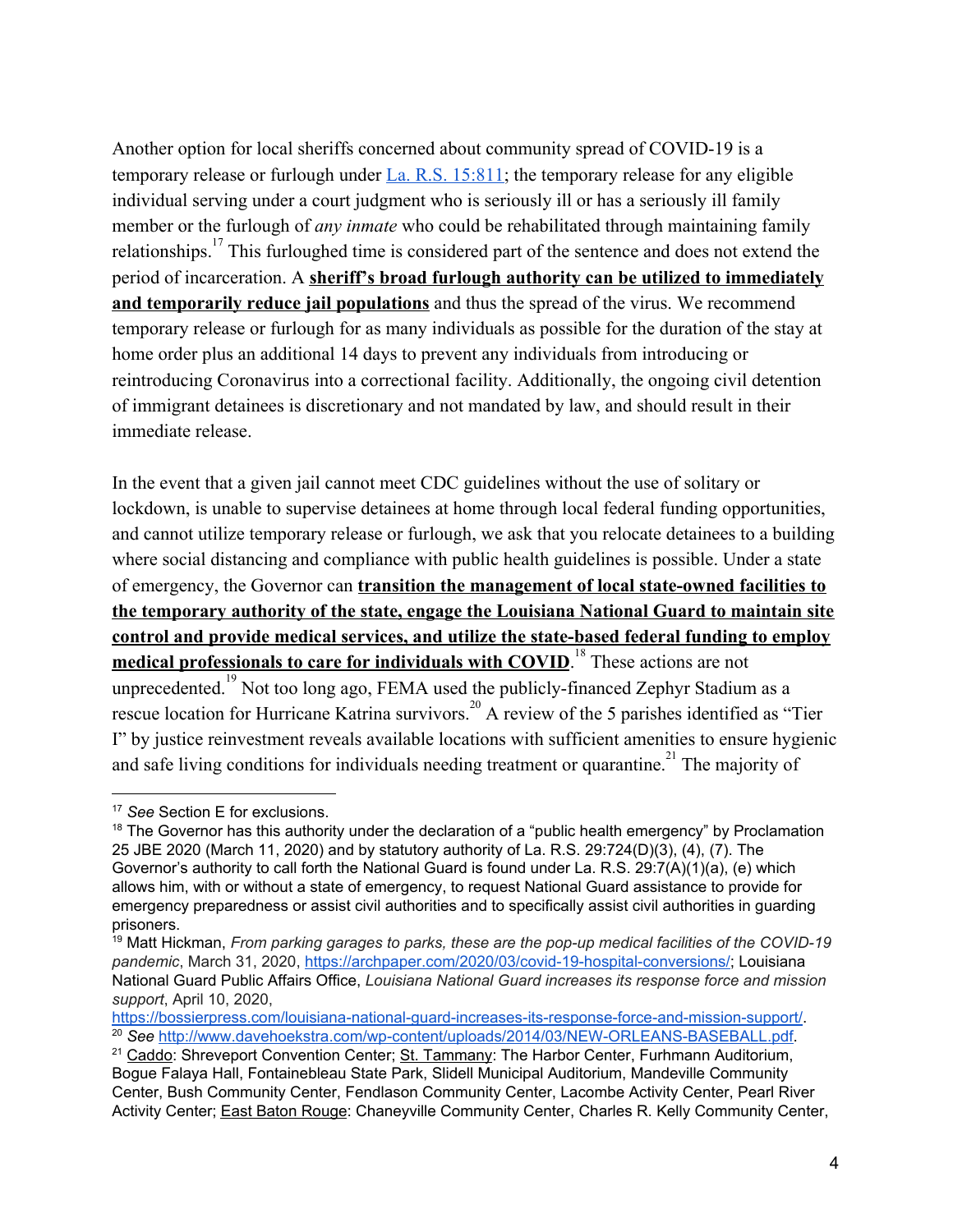these facilities are local convention centers or recreation or community centers. Additionally, [three state parks](https://www.theadvertiser.com/story/news/2020/03/26/coronavirus-louisiana-turns-three-state-parks-into-quarantine-sites-grand-isle-closed/2908086001/) have been designated "regional medical staging areas" with quarantine capabilities for individuals awaiting test results.<sup>22</sup>

Another vision of how Louisiana weathers this crisis is possible. We are not permanently on the path of New York or Chicago.<sup>23</sup> We have time to change course, but it is very little time. The undersigned organizations are committed to navigating this crisis with you and providing you with technical assistance to reduce jail populations. We can work with you to identify the barriers to release in a given parish jail, whether it be municipal detainers, out-of-parish warrants, probation/parole holds and technical violations, bail reductions, or drafting applications for the aforementioned temporary release or furlough. Whether it be through direct representation of individuals, data analysis of your detainees, policy advocacy with other criminal legal system actors in your community or at the state level, researching additional publicly financed projects and state-owned properties in your parish, or applying for federal funding, we stand ready to assist you and ensure that every parish in Louisiana navigates the spread of this virus with minimal community impact.

## Sincerely,

American Civil Liberties Union of Louisiana Committee to Support Healthcare (Baton Rouge) East Baton Rouge Parish Prison Reform Coalition Immigration Services & Legal Advocacy Innocence Project New Orleans Justice & Accountability Center of Louisiana

Dr. Leo S. Butler Community Center, Dr. Martin Luther King, Jr. Community Center, Jewel J. Newman Community Center, Capitol Park Event Center, Wanham Community Center, Old Woman's Hospital, Celtic Studios (publicly-financed project); Jefferson: Alario Event Center, Pontchartrain Convention & Civic Center, Jedco Conference Center, Gretna Community Center, Fischer Senior Community Center, Bridge City Community Center, Marrero Senior and Community Center, Harvey Community Center, Dorothy B. Watson Community Center, Hazel Rhea Hurst Community Center, J.C. Simmons Community Center, Woodmere Community Center; Orleans: Gallier Hall, Morris F.X. Jeff, Sr. Municipal Auditorium, Murray Henderson Community Clinic, St. Bernard Recreation Center, Treme Recreation Community Center, Stallings Recreation Center, Lyons Recreation Center.

<sup>22</sup> Victoria Dodge, *Louisiana Turns Three State Parks into Quarantine Sites; Grand Isle Closed*, Lafayette Daily Advertiser, March 26, 2020,

[https://www.theadvertiser.com/story/news/2020/03/26/coronavirus-louisiana-turns-three-state-parks-into-q](https://www.theadvertiser.com/story/news/2020/03/26/coronavirus-louisiana-turns-three-state-parks-into-quarantine-sites-grand-isle-closed/2908086001/) [uarantine-sites-grand-isle-closed/2908086001/](https://www.theadvertiser.com/story/news/2020/03/26/coronavirus-louisiana-turns-three-state-parks-into-quarantine-sites-grand-isle-closed/2908086001/).

<sup>23</sup> Megan Crepeau and Jason Meisner, *Second inmate at Cook County Jail dies of COVID-19, and the family of the first files lawsuit*, April 10, 2020,

[https://www.chicagotribune.com/coronavirus/ct-coronavirus-cook-county-jail-inmate-dies-20200410-po2oc](https://www.chicagotribune.com/coronavirus/ct-coronavirus-cook-county-jail-inmate-dies-20200410-po2oc6czfnd3lhdqphpawsnpwy-story.html) [6czfnd3lhdqphpawsnpwy-story.html](https://www.chicagotribune.com/coronavirus/ct-coronavirus-cook-county-jail-inmate-dies-20200410-po2oc6czfnd3lhdqphpawsnpwy-story.html).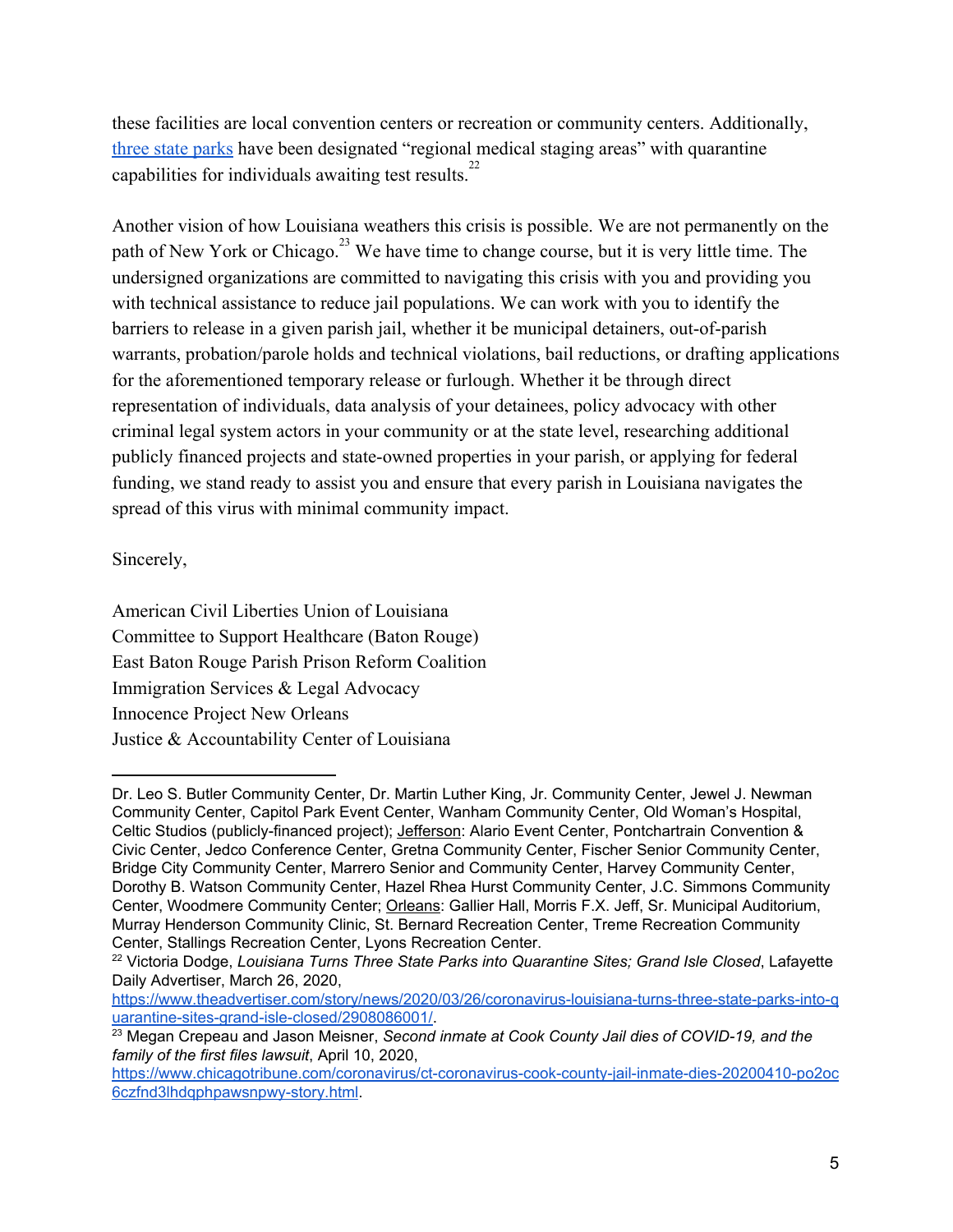Louisiana Association of Criminal Defense Lawyers Louisiana Center for Children's Rights Louisiana Network for Criminal Justice Transformation Louisiana Survivors for Reform Orleans Public Defenders PREACH Promise of Justice Initiative ReEntry Mediation Institute of Louisiana Sister Hearts Re-Entry Program Sisters for Christian Community The First 72+ Voice of the Experienced

## $Cc^{\dagger}$

Acadia Parish Sheriff K.P. Gibson [bart.habetz@apso.org](mailto:bart.habetz@apso.org) kelly.gibson@apso.org

Allen Parish Sheriff Douglas L. Hebert [info@allenparishso.com](mailto:info@allenparishso.com) jail@allenparishso.com

Ascension Parish Sheriff Robert Webre Phall@ascensionsheriff.com

Assumption Parish Sheriff Leland Falcon [cjacobs@assumptionsheriff.com](mailto:cjacobs@assumptionsheriff.com) lfalcon@assumptionsheriff.com

Avoyelles Parish Sheriff Douglas Anderson [mail@avoyellesso.org](mailto:mail@avoyellesso.org) [danderson@avoyellesso.org](mailto:danderson@avoyellesso.org) sheriff@avoyellesso.org

Beauregard Parish Sheriff Ricky L. Moses rmoses@bpsheriff.org [jirvine@bpsheriff.org](mailto:jirvine@bpsheriff.org) [jmorton@bpsheriff.org](mailto:jmorton@bpsheriff.org)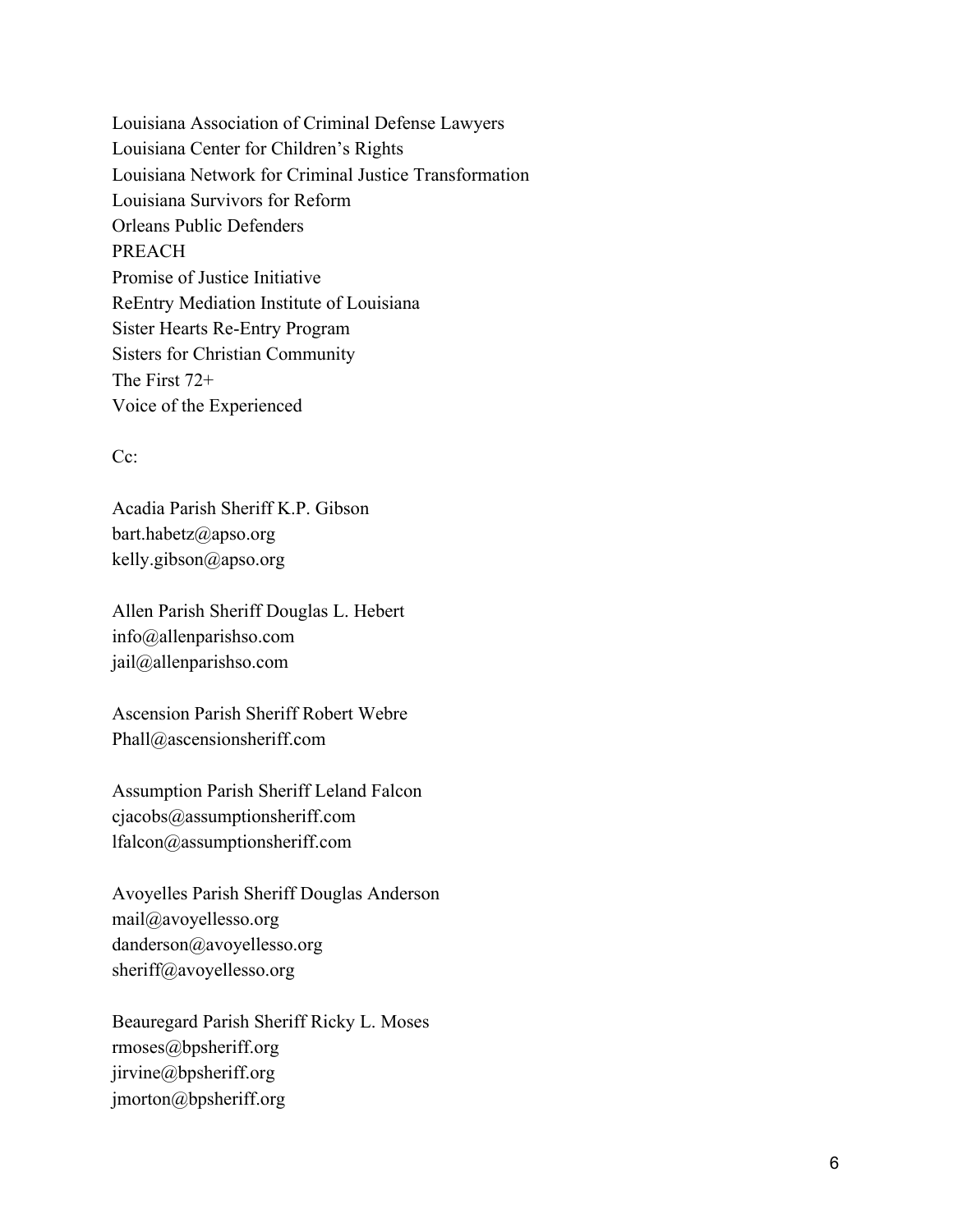jherrington@cityofderidder.org

Bienville Parish Sheriff John E. Ballance jballance@bienvillesheriff.org mbarrett@bpsheriff.org

Bossier Parish Sheriff Julian C. Whittington [traci.landry@bossiercity.org](mailto:traci.landry@bossiercity.org) njohnston@bossiersheriff.com jwhittington@bossiersheriff.com

Caddo Parish Sheriff Stephen W. Prator steve.prator@caddosheriff.org [dfrazier@caddo.org](mailto:dfrazier@caddo.org) [cwalker@caddo.org](mailto:cwalker@caddo.org) [welcome@caddosheriff.org](mailto:welcome@caddosheriff.org) arneda.anderson@shreveportla.gov

Calcasieu Parish Sheriff Tony Mancuso [info@cpso.com](mailto:info@cpso.com) tmancuso@cpso.com

Caldwell Parish Sheriff Clay Bennett [lawman1@kricket.net](mailto:lawman1@kricket.net) Patsy.bailey@caldwellsheriff.org

Cameron Parish Sheriff Ronald Johnson ron@cameronso.org info@cameronso.org

Catahoula Parish Sheriff Toney Edwards [catahoulahsep@yahoo.com](mailto:catahoulahsep@yahoo.com) [catahoulaclerk13@gmail.com](mailto:catahoulaclerk13@gmail.com) jrousla@aol.com

Claiborne Parish Sheriff Ken Bailey krbailey@claibornesheriff.org

Concordia Parish Sheriff Kenneth Hedrick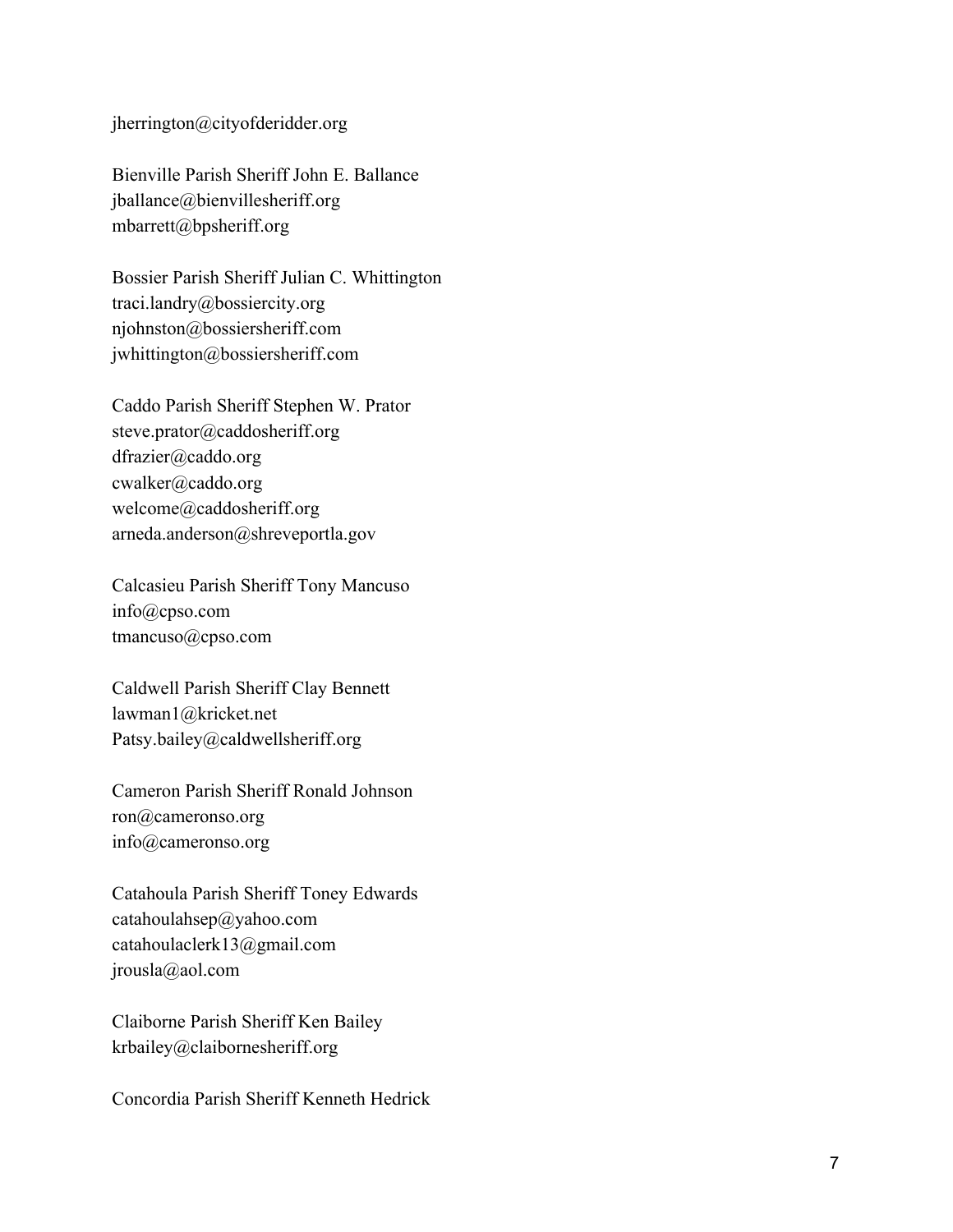khedrick@concordiasheriff.org

DeSoto Parish Sheriff Jayson Richardson corrections@dpso.org

East Baton Rouge Parish Sheriff Sid J. Gautreaux sgautreaux@ebrso.org

East Carroll Parish Sheriff Wydette Williams [sheriff@ecsheriff.com](mailto:sheriff@ecsheriff.com) wwilliams@ecsheriff.com wydettw@gmail.com

East Feliciana Parish Sheriff Jeff Travis jtravis@efpso.org

Evangeline Parish Sheriff Eddie Soileau vangyso@cebridge.net

Franklin Parish Sheriff Sheriff Kevin Cobb [info@franklinsheriff.net](mailto:info@franklinsheriff.net) kevincobb@franklinsheriff.net

Grant Parish Sheriff Steven McCain mccain@grantso.org

Iberia Parish Sheriff Louis Ackal lackal@iberiaso.org

Iberville Parish Sheriff Brett M. Stassi brettstassi@gmail.com

Jackson Parish Sheriff Andy Brown abrown@jacksonparishsheriff.com

Jefferson Davis Parish Sheriff Ivy Woods sheriff@jdpso.org

Jefferson Parish Sheriff Joseph P. Lopinto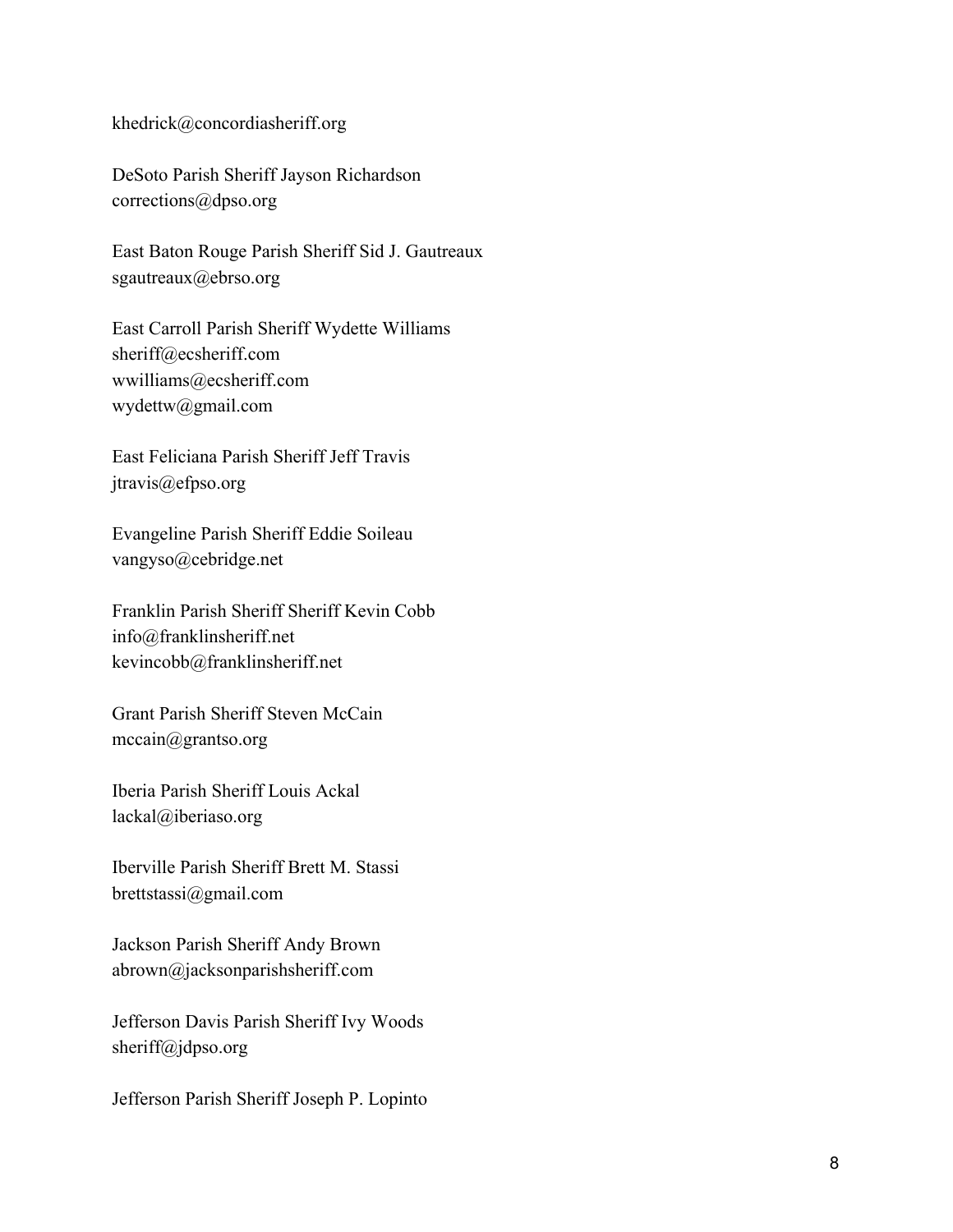lopinto  $ip@jpso.us$ Songy ts@jpso.com Coulon\_lc@JPSO.com

LaSalle Parish Sheriff Scott Franklin [info@lasalleso.com](mailto:info@lasalleso.com) sfranklin@lasalleso.com

Lafayette Parish Sheriff Mark Garber [john.mowell@lafayettesheriff.com](mailto:john.mowell@lafayettesheriff.com) garberlawyer@gmail.com

Lafourche Parish Sheriff Craig Webre craig-webre@lpso.net

Lincoln Parish Sheriff Mike Stone [sheriff@lincolnparish.org](mailto:sheriff@lincolnparish.org) mstone@lincolnparish.org

Livingston Parish Sheriff Jason G. Ard jard@lpso.org

Madison Parish Sheriff Larry G. Cox larrycox@madisonso.com

Morehouse Parish Sheriff Mike Tubbs sheriff@mpso.net

Natchitoches Parish Sheriff Victor E. Jones, Jr. vjones@npsheriff.net

Orleans Parish Sheriff Marlin N. Gusman mngusman@opso.us

Ouachita Parish Sheriff Jay Russell Glenn.Springfield@OPSO.net

Plaquemines Parish Sheriff Gerald A. Turlich [SheriffTurlich@ppso.net](mailto:SheriffTurlich@ppso.net)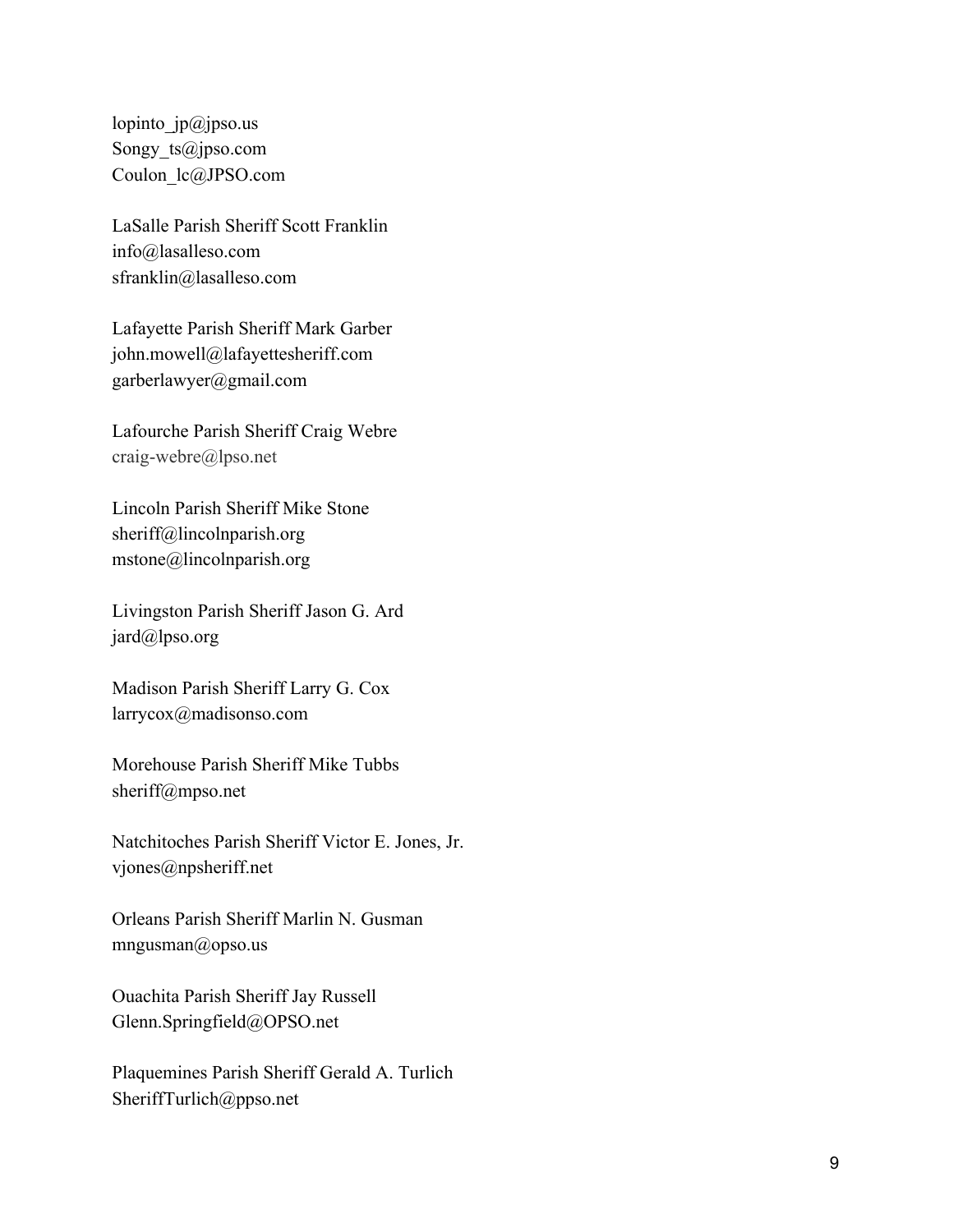[jburas@ppso.net](mailto:jburas@ppso.net) wantoine@ppso.net bwilliamsjr@ppso.net

Pointe Coupee Parish Sheriff Beauregard Torres, III bud@budtorres.com

Rapides Parish Sheriff William Earl Hilton whilton@rpso.la.gov

Red River Parish Sheriff Glen Edwards sheriffedwards@redrivercable.com

Richland Parish Sheriff Gary Gilley ggilley@richlandso.org

Sabine Parish Sheriff Ronny Richardson richardsonspso@att.net

St. Bernard Parish Sheriff James Pohlmann jroderfeld@sbso.org

St. Charles Parish Sheriff Gregory C. Champagne sheriffgc@stcharlessheriff.org

St. Helena Parish Sheriff Nathaniel Williams nathanielw@sthelenaso.org

St. James Parish Sheriff Willy J. Martin [sheriff@stjamessheriff.com](mailto:sheriff@stjamessheriff.com) willy.martin@stjamesla.com

St. John the Baptist Parish Sheriff Michael Tregre sheriff@stjohnsheriff.org

St. Landry Parish Sheriff Bobby J. Guidroz bguidroz@slpsheriff.com

St. Martin Parish Sheriff Ronny Theriot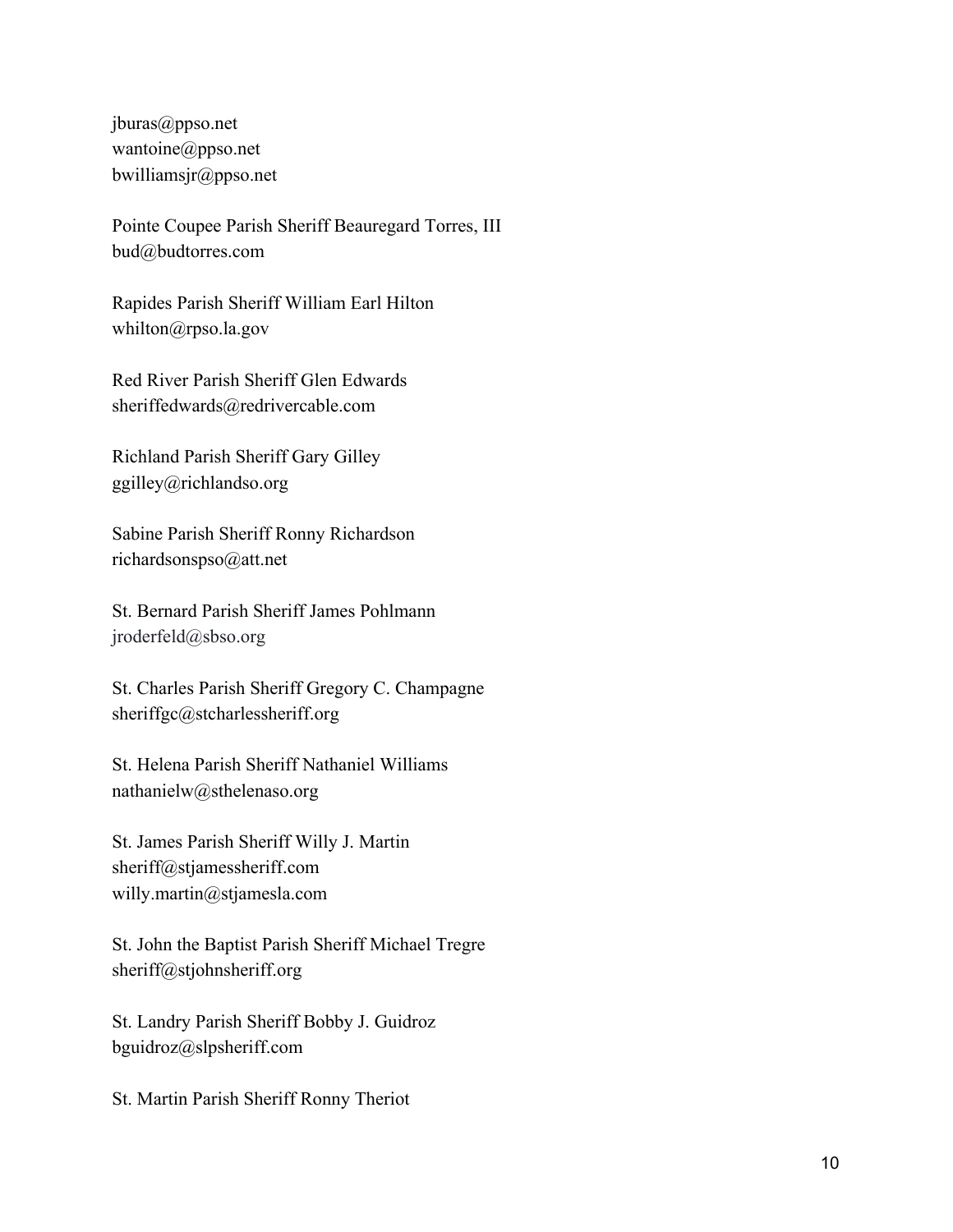[jleblanc@stmartinsheriff.org](mailto:jleblanc@stmartinsheriff.org)

St. Mary Parish Sheriff Blaise Smith sheriff@stmaryso.com

St. Tammany Parish Sheriff Randy Smith [support@sheriffrandysmith.com](mailto:support@sheriffrandysmith.com) [SOR@stpso.com](mailto:SOR@stpso.com) randysmith@stpso.org

Tangipahoa Parish Sheriff Sheriff Daniel H. Edwards edwardsd@tpso.org

Tensas Parish Sheriff Rickey A. Jones rjones@tensasso.org

Terrebonne Parish Sheriff Jerry L. Larpenter dblanchard@tpso.net jlarpenter@tpso.net

Union Parish Sheriff Dusty Gates *Via Fax to (318) 368-7817*

Vermilion Parish Sheriff Michael Couvillon mike@vpso.net

Vernon Parish Sheriff John S. Craft c\_ashworthvpso@yahoo.com

Washington Parish Sheriff Randy Seal [rseal@wpso.la.gov](mailto:rseal@wpso.la.gov) country@i-55.com

Webster Parish Sheriff Gary S. Sexton gsexton@webstersheriff.org

West Baton Rouge Parish Sheriff Michael B. Cazes danita.ricard@wbrsheriff.org cazesmike@yahoo.com